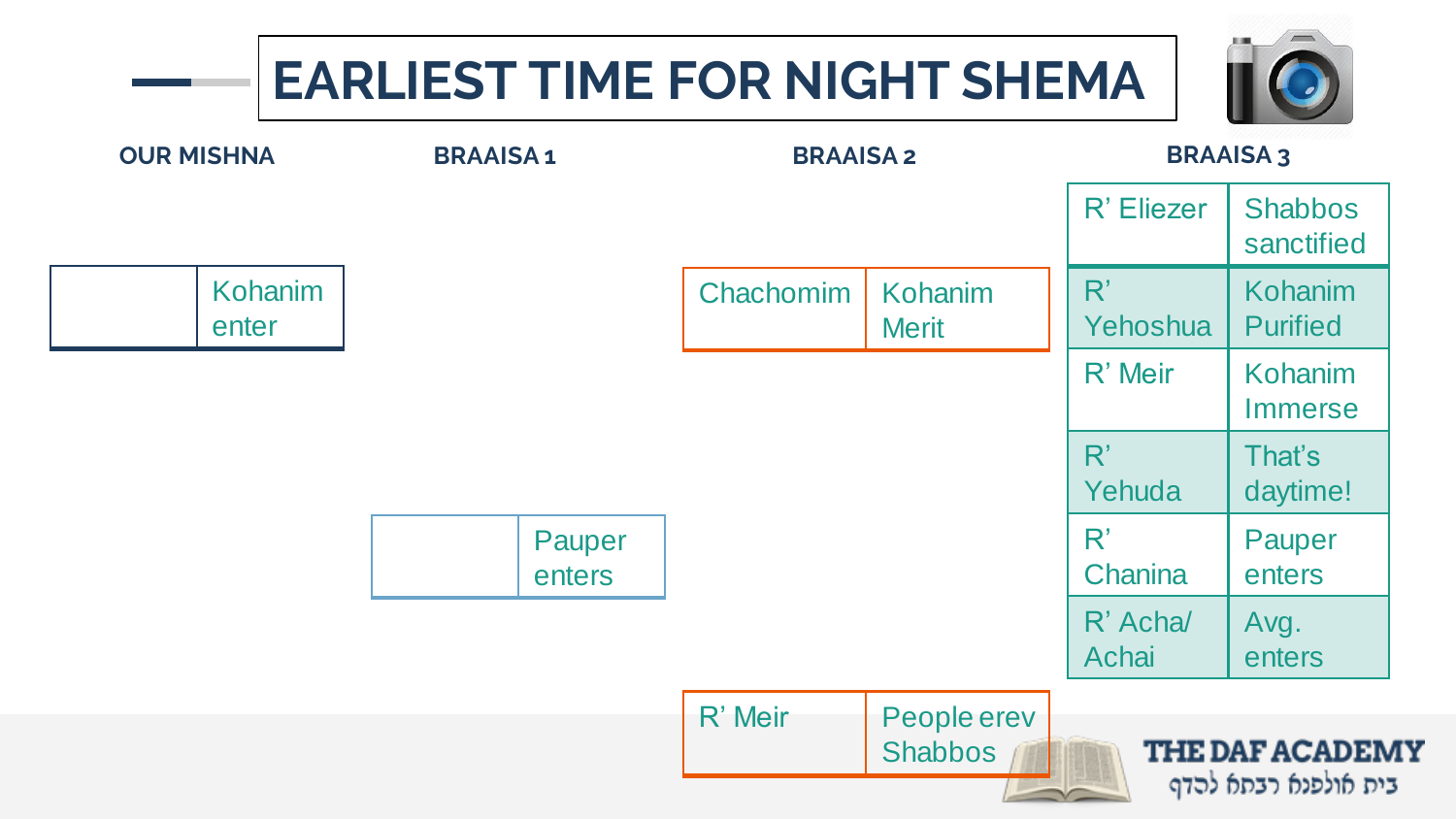

## **Sugya 5: TWILIGHT**

- R' Yehuda That's daytime?
- ? R' Yehuda has a good point?
	- I hold of Bein Hashmashos of R' Yossi $(A)$





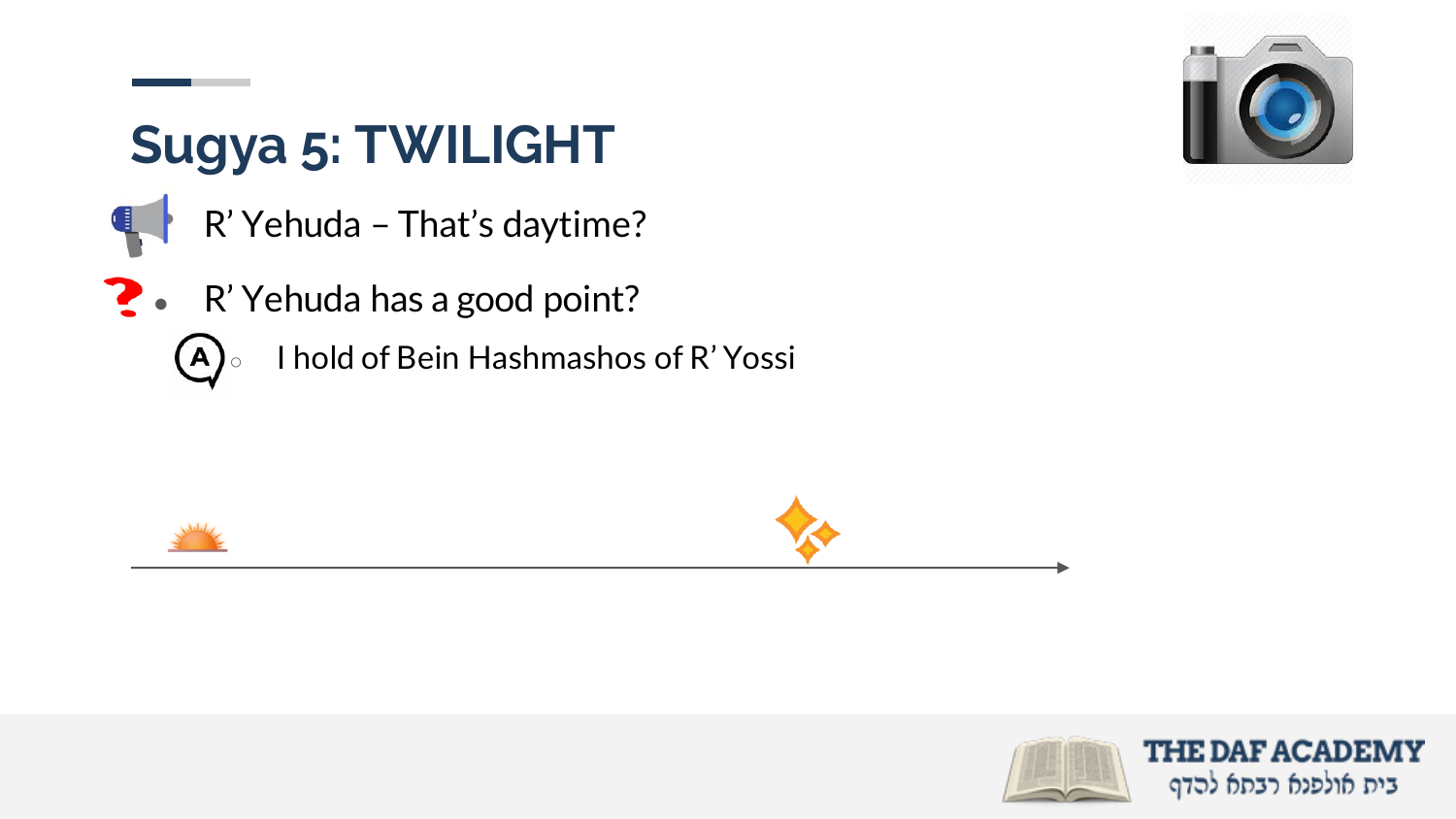

#### **SUGYA 6 -Resolving opinions**

R' Meir contradicts himself?



- Two Tanaim disputing R' Meir's position
- R' Eliezer contradicts himself?
	- Two Tanaim disputing R' Eliezer's postion  $\bullet$
	- $\bigcirc$   $\bullet$  Alternatively that was not R' Eliezer's position

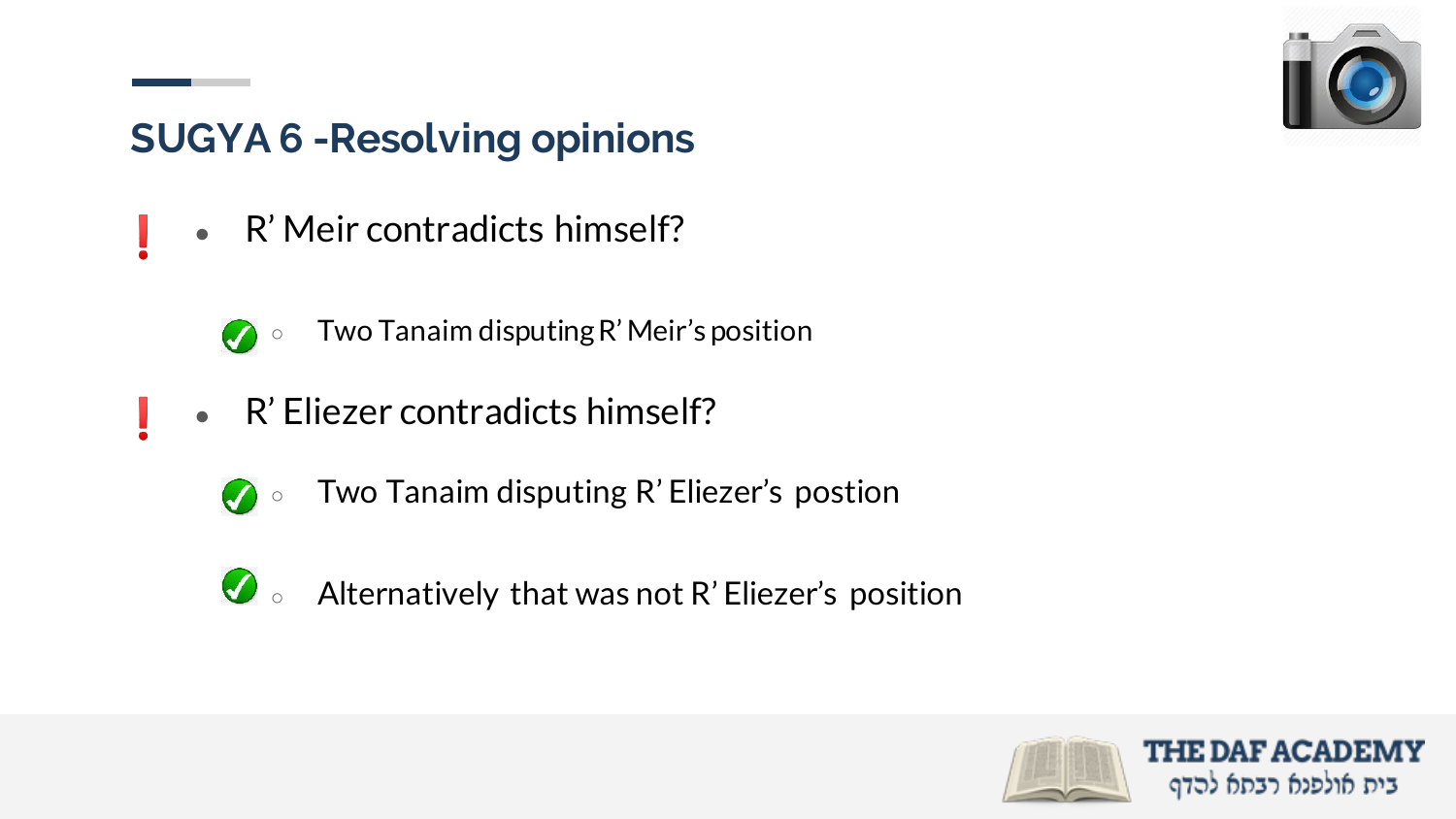

#### **SUGYA 7 –Signs of the heavenly shifts**

- $R'$  Eliezer Until the end of the first watch
- What does he hold 3 watches say 4 hours, 3 watches say 3 hours?
	- He holds three watches teaching that there are signs
	- Braaisa R' Eliezer
		- 1 Donkey Brays
		- $\blacksquare$  2 Dogs bark
		- 3 Baby nurses
	- $\blacksquare$   $\triangleright$  What do you need a sign for beginning of first or end of last?
		- Middle of the middle
		- $\blacksquare$  End of the last dark room

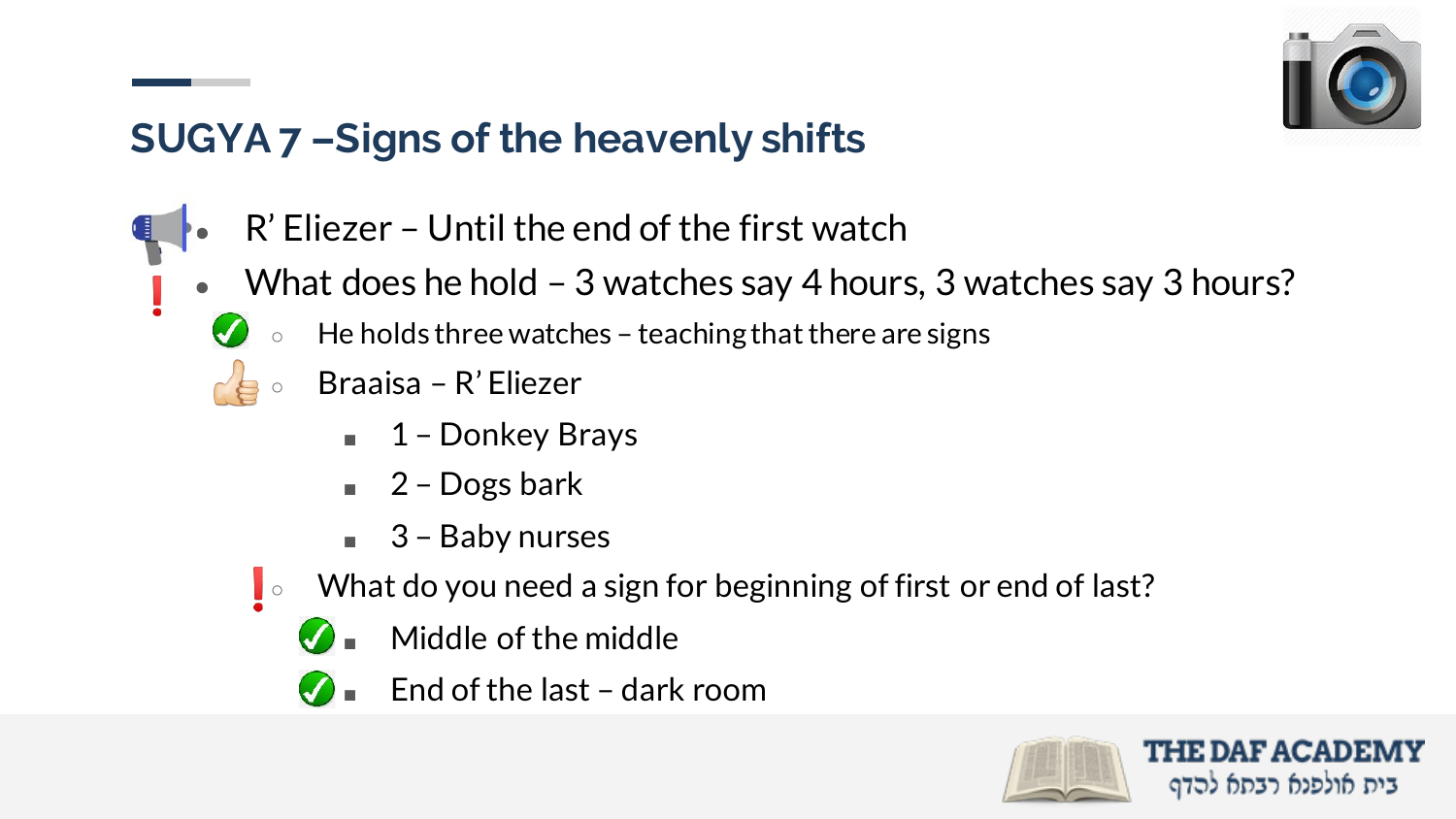

#### **SUGYA 8- Hashem's grief for the Churban**

- **4** R' Yitzchak Hashem roars at three shifts
	- R' Yossi- Davened in a ruin Eliyahu
		- $\circ$  Three lessons Don't enter ruin, daven on way, daven condensed
		- Times Hashem grieves, ruin, 3 shifts, רבא שמיה יהא

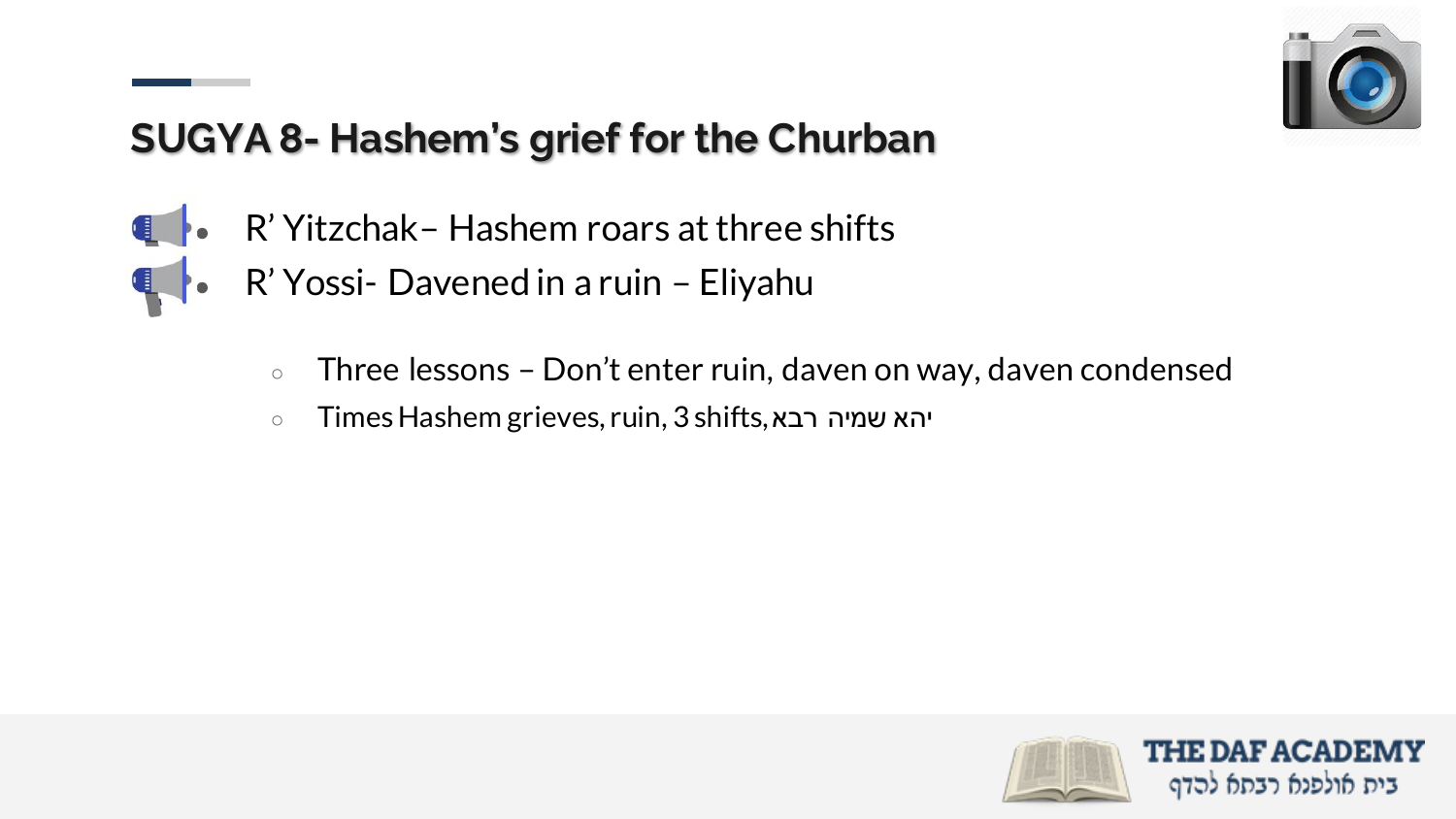

### **SUGYA 9- Laws of entering a ruin**

- 3 reasons not to enter a ruin
	- **Suspicion**
	- Collapse
	- Harmful forces
		- **DENUSION 2** New ruin, two people, morally loose
		- Only Collapse  $\bigtriangledown$  Two people, Morally refined
		- $\Box$  Only harmful forces $\Diamond$  New ruin, two morally refined
			- Two No danger of harmful forces?
				- $\bigcirc$  In their place
					- Actually one person, new ruin, wilderness